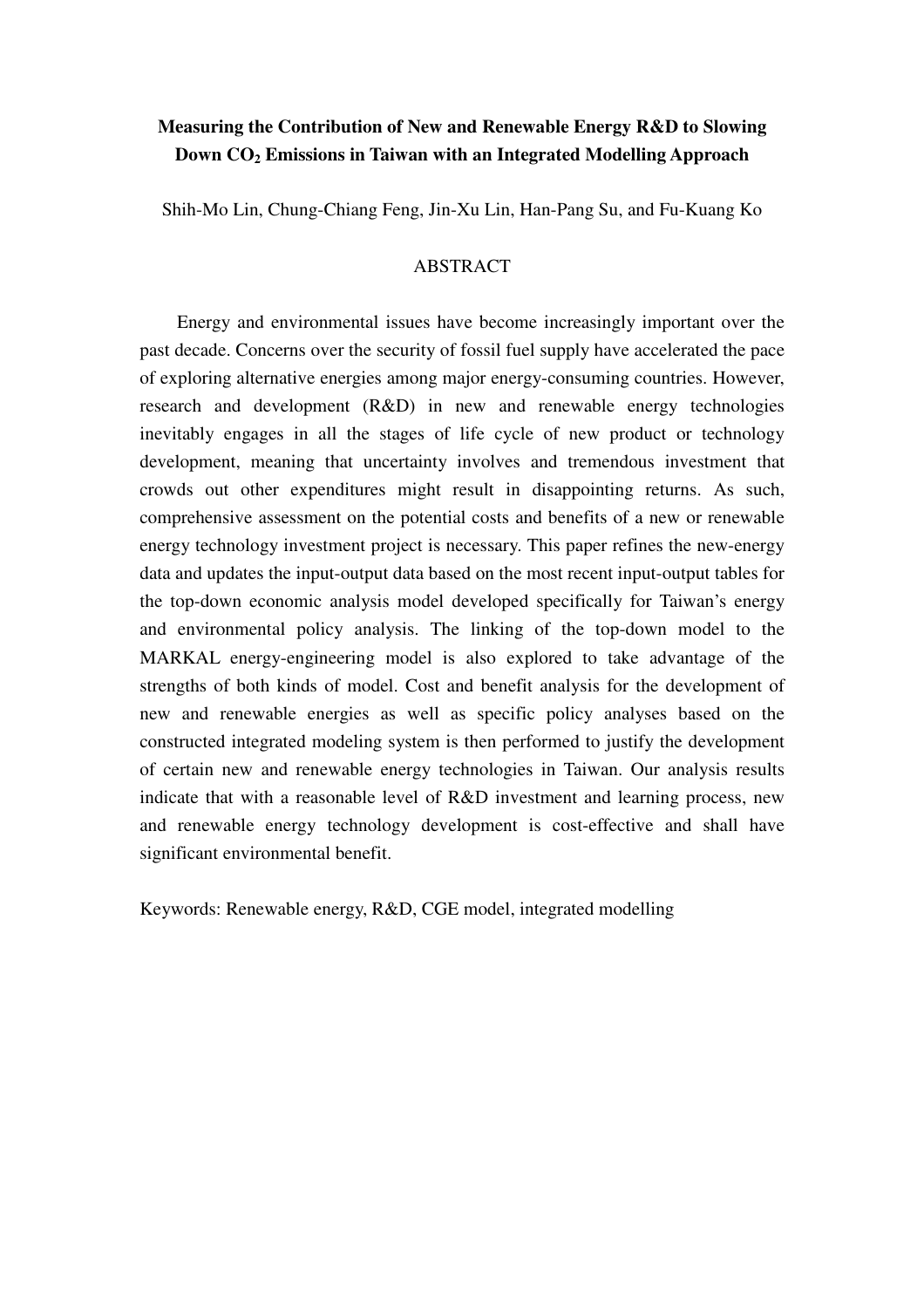# **Measuring the Contribution of New and Renewable Energy R&D to Slowing Down CO2 Emissions in Taiwan with an Integrated Modelling Approach**

# **1. Introduction**

 $\overline{a}$ 

Taiwan has very limited indigenous conventional energy resources and thus over 97% of its energy supply has been imported from foreign countries (Bureau of Energy, 2010). The overdependence on foreign sources of energy has raised concerns over the security of energy supply in the past decades. Beside the energy security concerns, rapidly increased  $CO<sub>2</sub>$  emissions due to the burning of fossil fuels have also caught the eyes of policy makers, as carbon emissions may have a profound and perhaps irreversible effect on the environment. Nations throughout the world now have started to impose ever stricter carbon reduction requirements, and sooner or later Taiwan will be asked to reduce its  $CO<sub>2</sub>$  emission levels.

To reduce the reliance on imported energy and the level of  $CO<sub>2</sub>$  emission, developing new and renewable energies has become one of the primary energy policies of the Taiwanese government. Over the past decade, Taiwan has implemented many measures subsidizing the installation of renewable energy apparatus and providing incentives for developing renewable energy technology, such as investment deduction and accelerating depreciation. In addition, to further establish the promoting mechanism, the Bureau of Energy has pushed the legislation of "Renewable Energy Development Bill". According to the Bill, the capacity of renewable energies will be 12% share of the national power installation capacity by  $2020<sup>1</sup>$ 

It is widely believed that the government has a vital role to play in the development of renewable energy technology, and that whatever investments the government makes now should have significant returns in the future (Wiser, 2000). This is to say that, a virtuous cycle could be created with government's active participation in the development process. With the government's support on basic research and development (R&D) in renewable energy, Taiwan's dynamic and enterprising private sector will be able to make use of the knowledge to create advanced technology. This, in turn, would generate income for the companies and for the economy as a whole as well. Other than that, a second virtuous cycle could also be created. That is, Taiwan could eventually break it's reliance on foreign energy suppliers. Additionally, as the cost of renewable energy gets cheaper, more demand will be generated; and as demand increases, more and more companies will join to

 $1$  However, the share of the power capacity of renewable energy to the national power installation capacity is less than 7% currently. There are still a lot of rooms for the development of renewable energy in Taiwan.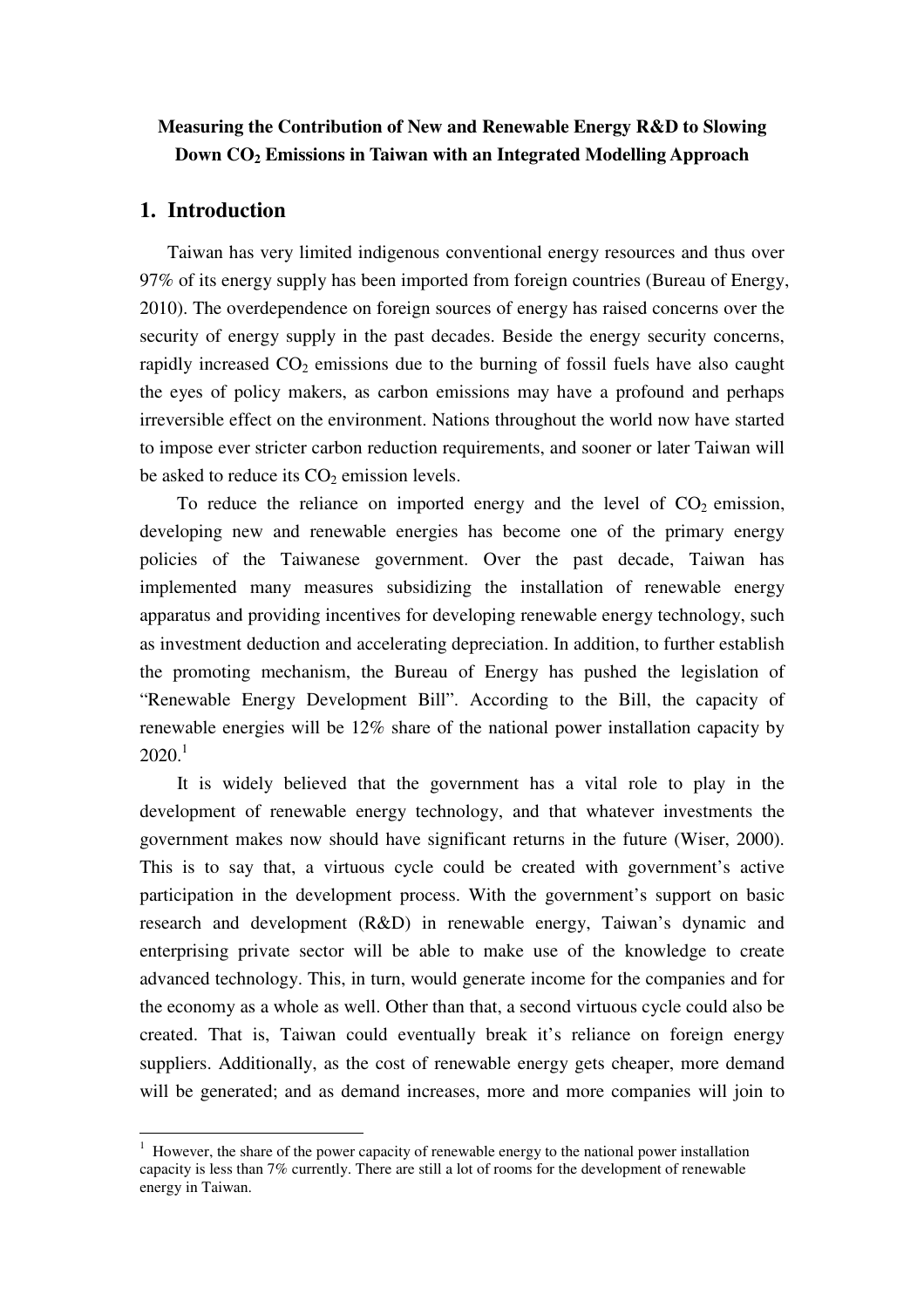help supply this need, which will help lower energy prices further.

Although government plays a very important role in researching and developing renewable energy technologies, research and development in new and renewable energy technologies inevitably engages in all the stages of life cycle of new product or technology development, meaning that uncertainty involves and tremendous investment that crowds out other expenditures might result in disappointing returns. As such, comprehensive assessment on the potential costs and benefits of a new or renewable energy technology investment project is necessary. This paper refines the new-energy data and updates the input-output data based on the most recent input-output tables for the top-down economic analysis model developed specifically for Taiwan's energy and environmental policy analysis. The linking of the top-down model to the MARKAL energy-engineering model is also explored to take advantage of the strengths of both kinds of model. Cost and benefit analysis for the development of new and renewable energies as well as specific R&D policy analyses based on the constructed integrated modeling system is then performed to justify the development of certain new and renewable energy technologies in Taiwan. We would like to see whether with a reasonable level of R&D investment and the learning process associated with the production and adoption of renewable energy technology, renewable energy technology development is cost-effective and has significant environmental benefit.

### **2. New and renewable energy development in Taiwan**

Before 1998, rapid development of the economy has led to a rapid increase in energy demand in Taiwan. Year 1998 and 2001 are the two years exhibiting downturn energy demand, which can be largely attributed to the poor performance of the global and local economy in those periods. The slowdown in economic growth in recent years, however, has depressed the demand for energy.

 Oil and coal are the two energies that form the most part of energy demand in Taiwan (Figure 1). Demand for these two types of energy exhibits a fast growing trend over the past several decades. LNG, which has been used mostly for generating electricity, has also shown a growing trend, but with a slower rate than that of oil and coal.

 In 2001, total production of renewable energy was about 2200 MW, which is mostly from hydro power and biomass sources, including municipal solid waste, animal waste and agricultural by-products. Current government policies for the promotion of renewable energy, however, have turned to decrease the use of biomass wastes and other combustible wastes, and progressive promote the development of solar and wind energy. According to the "Renewable Energy Development Bill", the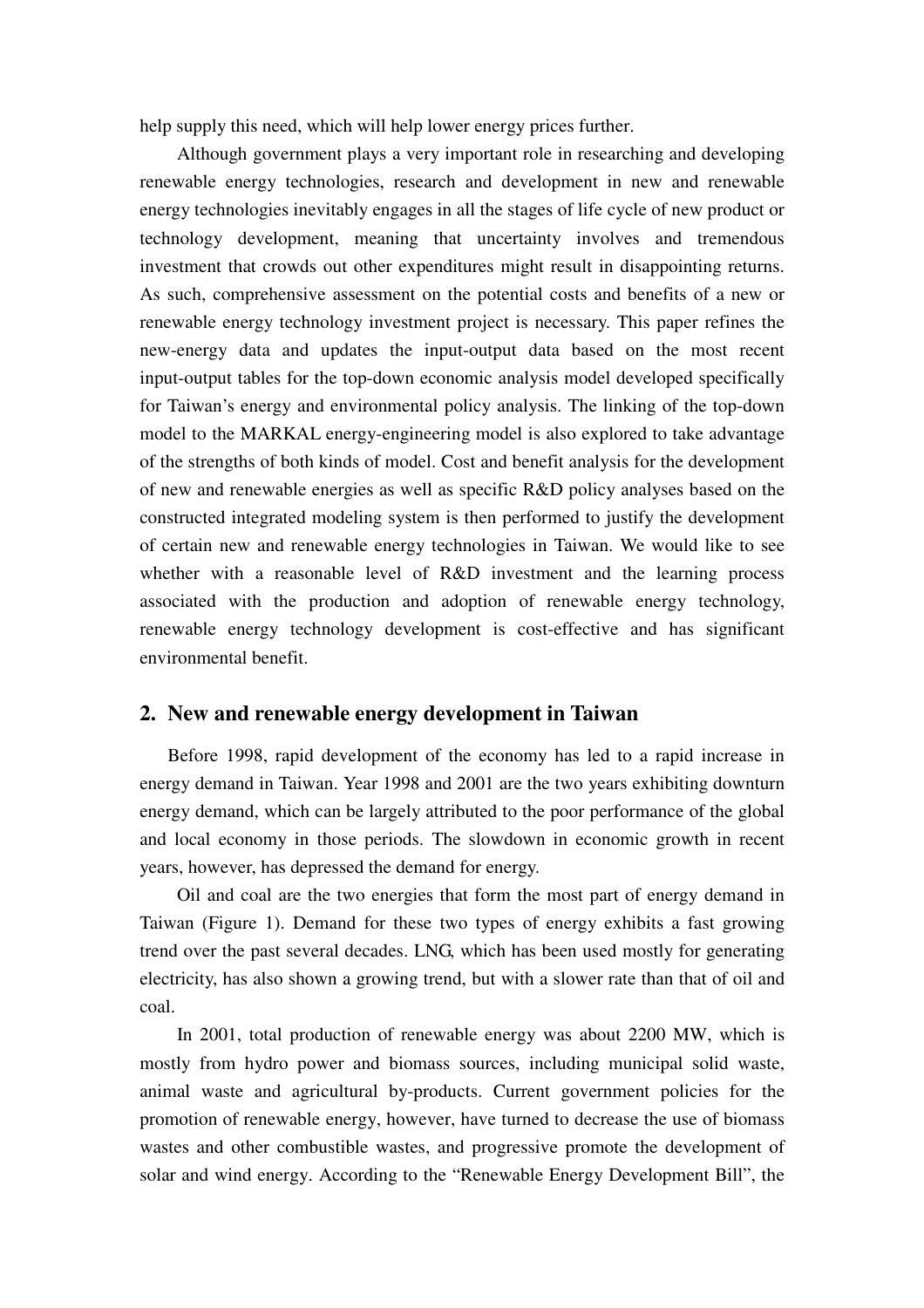cumulative installation capacity is expected to reach at least 6,500 MW by the end of 2020.



Figure 1. Energy demand by energy form (1982-2009) Source: Bureau of Energy, MOEA

Table 1 shows the actual and expected installed capacity for most forms of renewable energies in Taiwan (BOE, 2008). It can be seen from the table that the installed capacity for renewables is expected to reach 8,450 MW, representing around 15% of the energy capacity in Taiwan. Without counting the so-called "big-hydro", the capacity will be around 6,500 MW, meaning the capacity will maintain at least the 2020 level.

|                          | 2007                          |                 | 2010                          |                 | 2025                          |                 |
|--------------------------|-------------------------------|-----------------|-------------------------------|-----------------|-------------------------------|-----------------|
|                          | Installed<br>Capacity<br>(MW) | Ratio<br>$(\%)$ | Installed<br>Capacity<br>(MW) | Ratio<br>$(\%)$ | Installed<br>Capacity<br>(MW) | Ratio<br>$(\%)$ |
| 1. Hydropower            | 1922                          | 5.0             | 2168                          | 5.7             | 2500                          | 4.4             |
| 2. Wind power            | 281.6                         | 0.7             | 980                           | 2.6             | 3000                          | 5.3             |
| 3. Solar<br>Photovoltaic | 2.1                           | 0.0             | 31                            | 0.1             | 1000                          | 1.8             |
| 4. Geothermal            |                               |                 |                               |                 | 150                           | 0.3             |
| 5. Biomass               | 637                           | 1.7             | 741                           | 1.9             | 1400                          | 2.5             |
| 6. Fuel Cell             |                               |                 |                               |                 | 200                           | 0.4             |
| 7. Marine<br>Current     |                               |                 |                               |                 | 200                           | 0.4             |
| <b>Total</b>             | 2843                          | 7.5             | 3920                          | 10.3            | 8450                          | 15.1            |

Table 1. Targets of renewable energy promotion in Taiwan

Source: Bureau of Energy, MOEA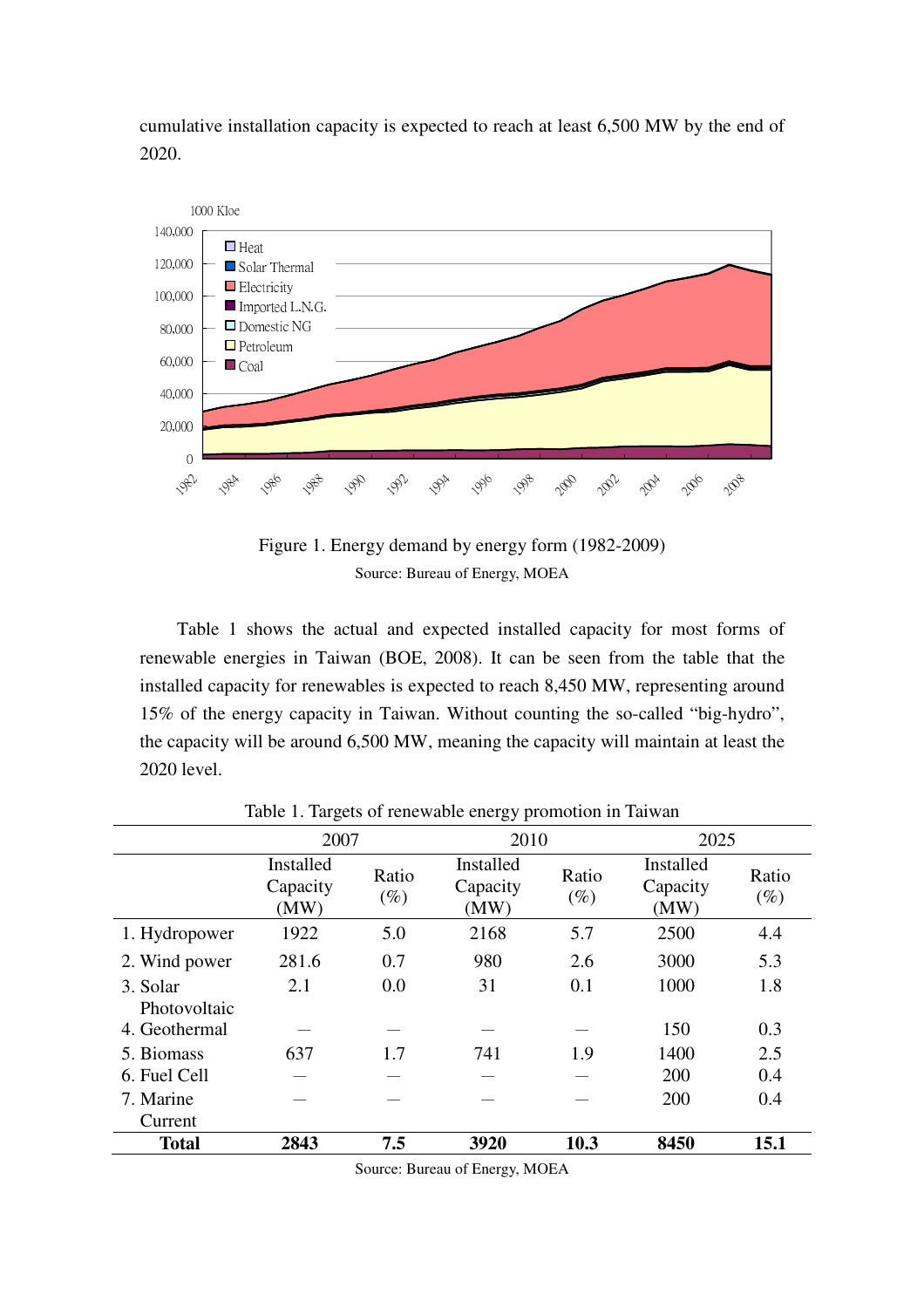Table 2 shows the installed capacity for power generation in 2009, and Table 3 illustrates the energy production with the installed capacity in 2009. As shown in the tables, although the share of renewable energy in total capacity (including pumped and storage hydo) has reached the set target of 12%, the total energy produced is still far from a level that can significantly contribute to the reduction of  $CO<sub>2</sub>$  emission.

|                                 | Table 2. Installed Capacity in Taiwan (2009) |          |        |                              |
|---------------------------------|----------------------------------------------|----------|--------|------------------------------|
| Item                            | <b>Installed Capacity</b><br>(MW)            |          | $(\%)$ | <b>Growth Rate</b><br>$(\%)$ |
| <b>Pumped Storage Hydro</b>     | 2,602.0                                      |          | 6.5    | 0.0                          |
| <b>Thermal</b>                  | 30,194.3                                     |          | 75.0   | 5.2                          |
| Taipower                        |                                              | 22,487.2 | 55.9   | 4.7                          |
| <b>IPP</b>                      |                                              | 7,707.1  | 19.1   | 6.8                          |
| <b>Nuclear</b>                  | 5,144.0                                      |          | 12.8   | 0.0                          |
| <b>Renewable</b>                | 2306.8                                       |          | 5.7    | 5.6                          |
| Conv. Hydro                     |                                              |          |        |                              |
| Taipower                        |                                              | 1,647.8  | 4.1    | $-0.1$                       |
| <b>IPP</b>                      |                                              | 39.1     | 0.1    | 0.0                          |
| Hydro Entrusted to Taipower     |                                              | 250.0    | 0.6    | 0.0                          |
| <b>Wind Power</b>               |                                              |          |        |                              |
| Taipower                        |                                              | 179.8    | 0.4    | 36.4                         |
| <b>IPP</b>                      |                                              | 190.1    | 0.5    | 66.5                         |
| <b>Total Installed Capacity</b> | 40,247.0                                     |          | 100.0  | 4.2                          |

Source: Taiwan Power Company, http://www.taipower.com.tw/indexE.htm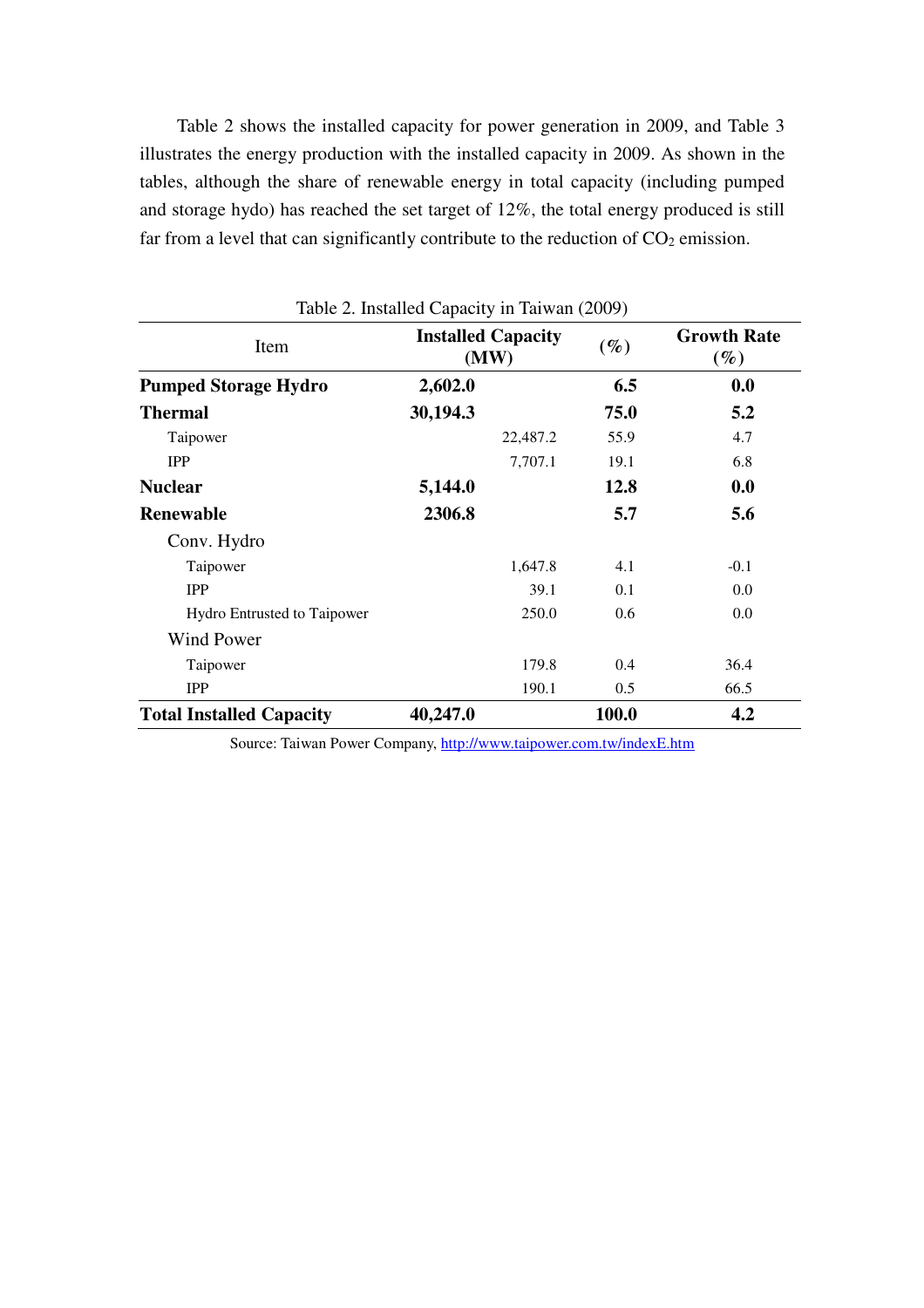| Item                            | <b>Energy Production</b><br>& Purchased<br>(billion KWh) |      | $(\%)$ | <b>Growth Rate</b><br>$(\%)$ |  |
|---------------------------------|----------------------------------------------------------|------|--------|------------------------------|--|
| <b>Pumped Storage Hydro</b>     | 3.3                                                      |      | 1.7    | $-4.9$                       |  |
| <b>Thermal</b>                  | 145.8                                                    |      | 75.3   | $-4.5$                       |  |
| Taipower                        |                                                          | 96.8 | 50.0   | $-10.5$                      |  |
| <b>IPP</b>                      |                                                          | 37.7 | 19.5   | 8.6                          |  |
| Cogen                           |                                                          | 11.3 | 5.8    | 15.6                         |  |
| <b>Nuclear</b>                  | 40.0                                                     |      | 20.7   | 1.8                          |  |
| <b>Renewable</b>                | 4.6                                                      |      | 2.4    | $-6.3$                       |  |
| Conv. Hydro                     |                                                          |      |        |                              |  |
| Taipower                        |                                                          | 3.0  | 1.5    | $-13.3$                      |  |
| <b>IPP</b>                      |                                                          | 0.1  | 0.1    | 2.3                          |  |
| Hydro Entrusted to Taipower     |                                                          | 0.6  | 0.3    | $-14.2$                      |  |
| Wind Power & Photovoltaic       |                                                          |      |        |                              |  |
| Taipower                        |                                                          | 0.4  | 0.2    | 36.3                         |  |
| <b>IPP</b>                      |                                                          | 0.5  | 0.2    | 44.7                         |  |
| <b>Total Installed Capacity</b> | 193.6                                                    |      | 100.0  | $-3.3$                       |  |

Table 3. Energy Production in Taiwan (2009)

Source: Taiwan Power Company, http://www.taipower.com.tw/indexE.htm

# **3. The model**

The model used to conduct analyses of the potential of renewable energy in reducing  $CO<sub>2</sub>$  emissions in the current paper is denoted GEMEET, which is the abbreviation of General Equilibrium Model for Energy, Environment and Technology analysis. Being a CGE model, GEMEET's core describes the operation of the economy based on the optimisation theory and applies it to most agents. Weakly separability assumptions are also adopted to simplify agent's optimisation problem.

GEMEET is jointly developed by the Center of Applied Economic Modeling at Chung Yuan Christian University, Taiwan and the Institute of Nuclear Energy Research (INER), Taiwan. It embraces the basic features of the dynamic TAIGEM model with several important extensions that distinguish it from its predecessors. These include 1) detailed specification of major new and renewable energies, such as bio-ethanol, bio-diesel, solar photovoltaic (PV) products, wind power equipment, PV power equipment, SIGCC (sustainable integrated-gasified combined cycle) equipment, etc.; 2) inclusion of PV generation technology, wind power technology, and SIGCC technology in the power generation technology mix; 3) taking into account the learning effect that exists especially for new and renewable energy sectors and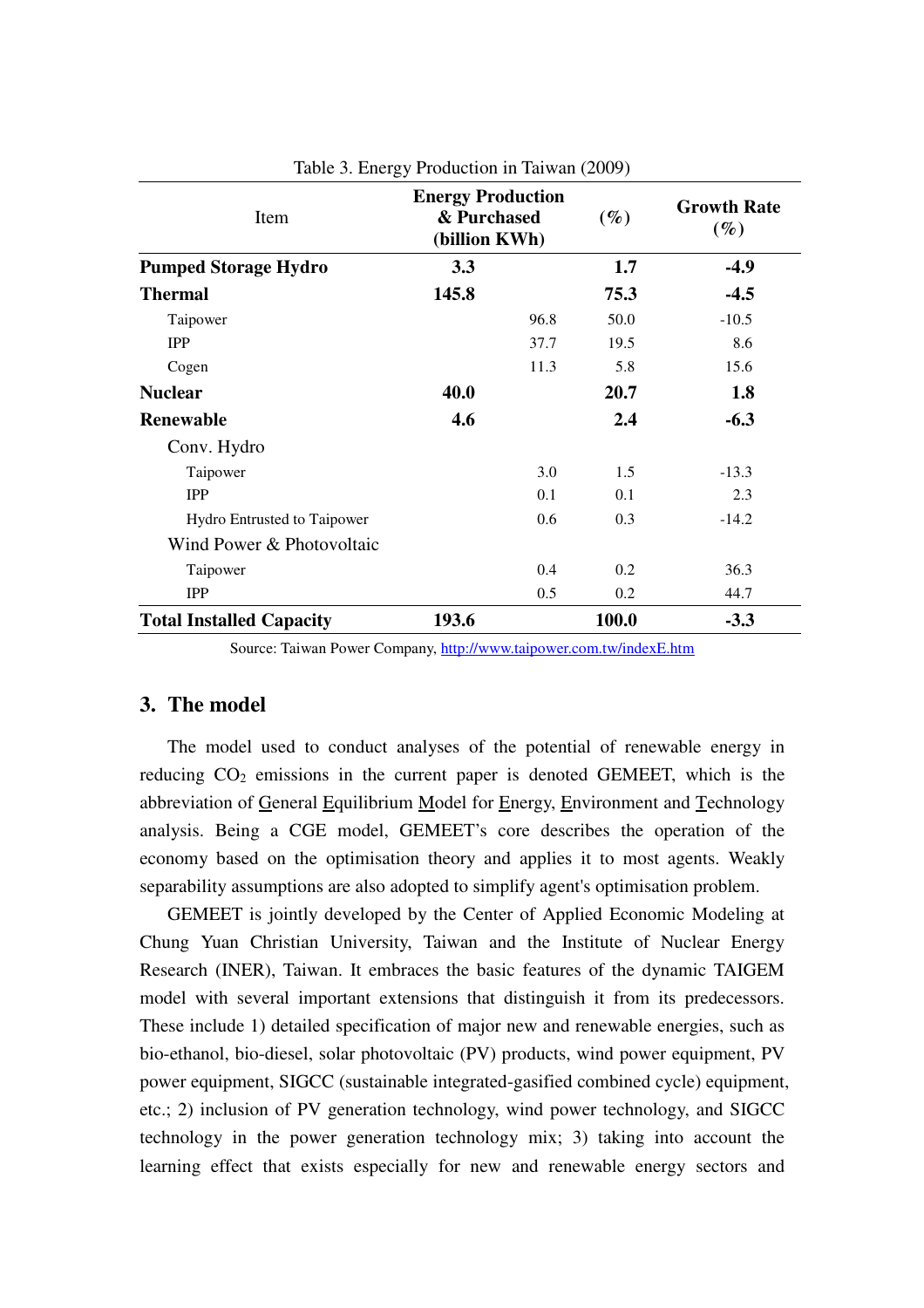specifying functions that link cumulative production with total factor productivity; and 4) econometrically estimation of some of the key parameter values in the model. In addition to the above, when generating benchmark solutions, GEMEET also makes use of some of the important technology information, especially the power generation technology information, from the Taiwan MARKAL model.<sup>2</sup> This has greatly reduced the possibility of generating unrealistic production results in the power sector (Lin et al., 2009).

Following Miketa and Schrattenholzer (2004), Klaassen and Miketa (2002), Kobos (2002a, b, c), Criqui et al. (2000), Kouvaritakis et al. (2000), Cory et al. (1999) and others, GEMEET explicitly incorporates R&D expenditures into a two-factor experience curve.

### **4. Scenario simulation and analysis**

## **4.1 Scenario design**

 In this paper, three scenarios have been specified and simulated. They are (all with a crowding out of other government expenditures):

- (1) RD20 Government invests a total of 60 billion NT\$ between 2010 and 2020 for renewable energy technology development.
- (2) RD30 -- Government invests a total of 220 billion NT\$ between 2010 and 2030 for renewable energy technology development.
- (3) RD30\_LAG Same as RD30, but the effect of R&D investment on productivity growth will take effect three years after the investment.

#### **4.2 Simulation results and analysis**

 Our simulation results are shown in Figures 2 to 6. Figure 2 indicates that shifting the original government expenditure to new and renewable energy development will generate positive effects for real GDP. Figure 3 reveals that the investment multipliers (defined as the additional GDP created per one dollar of R&D investment) for different scenarios are between 5 and 8, suggesting that investing in new and renewable energy technology development should be repaid well in the long term.

With respect to the environmental benefit of R&D in renewables, as shown in Figure 4, might not be so significant, suggesting that renewable energy may not be the sole solution to CO2 emission reduction. Other measures or incentives are required to

<sup>&</sup>lt;sup>2</sup> See Ko et al. (2008) for more detailed description of the model.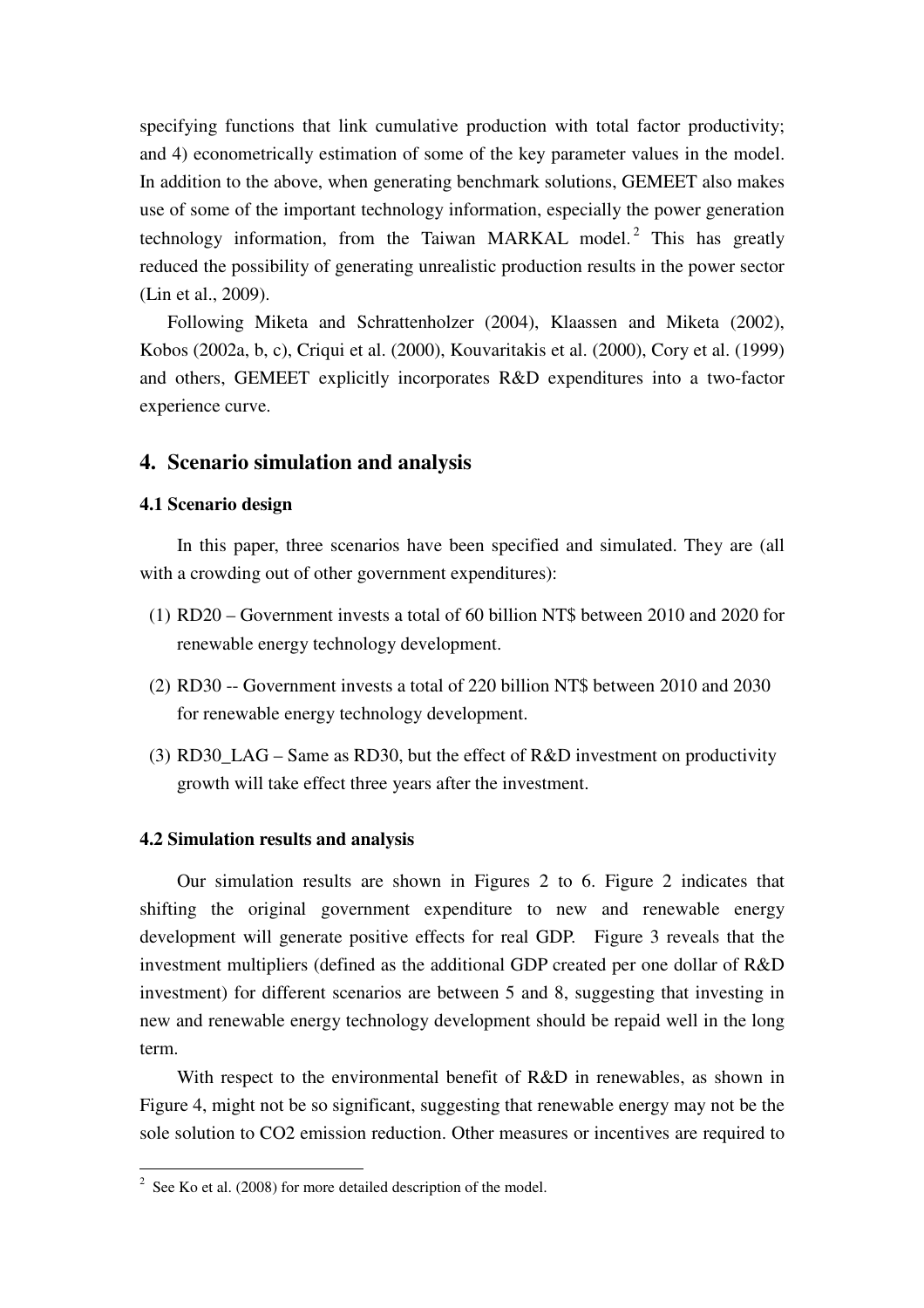support a designated reduction scheme.



Figure 2. Real GDP change rate (relative to baseline)



Figure 3. Investment multiplier under different scenarios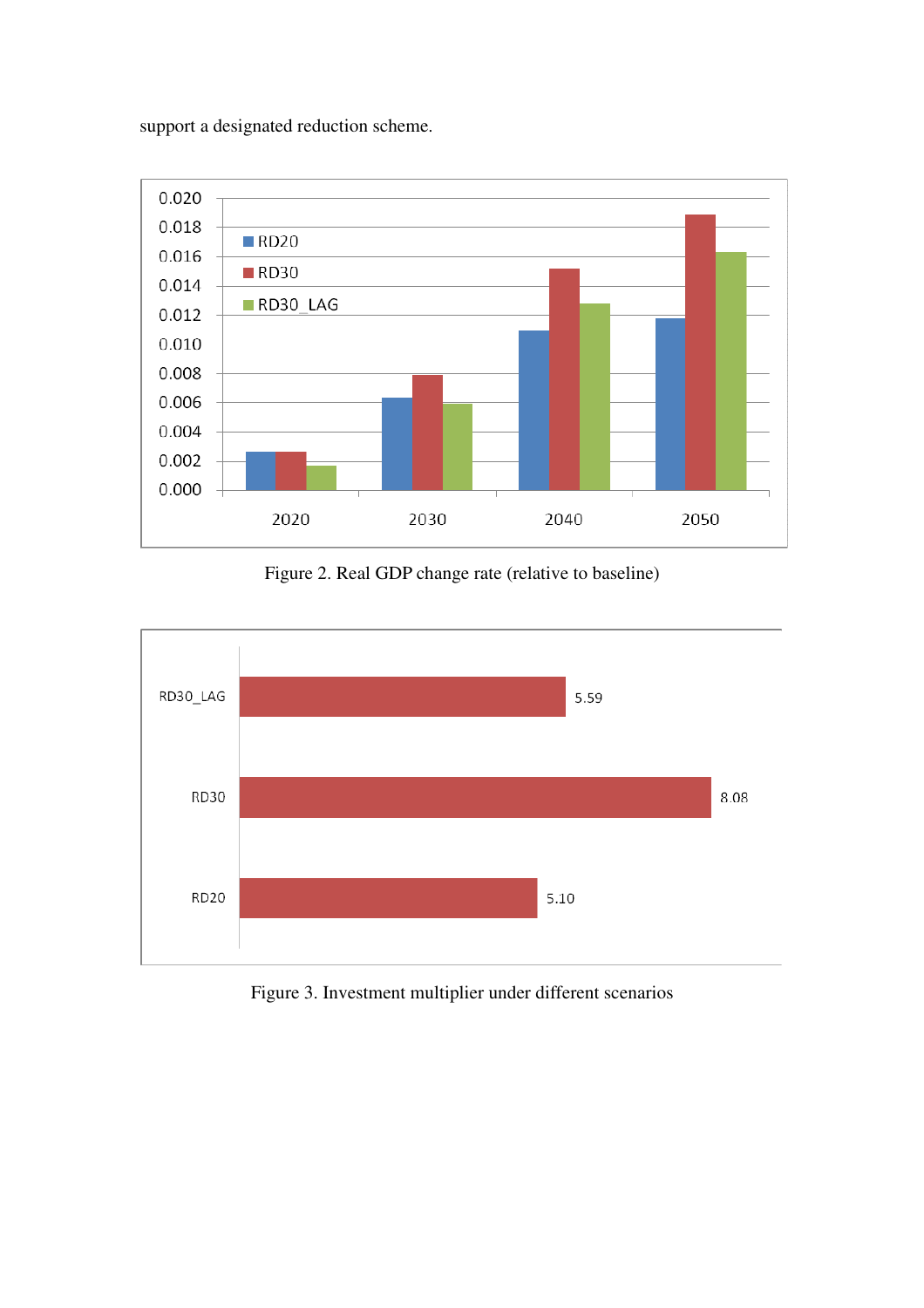

Figure 4. CO2 emission change rate (relative to baseline)



Figure 5. Changes in power generation mix between 2006 and 2050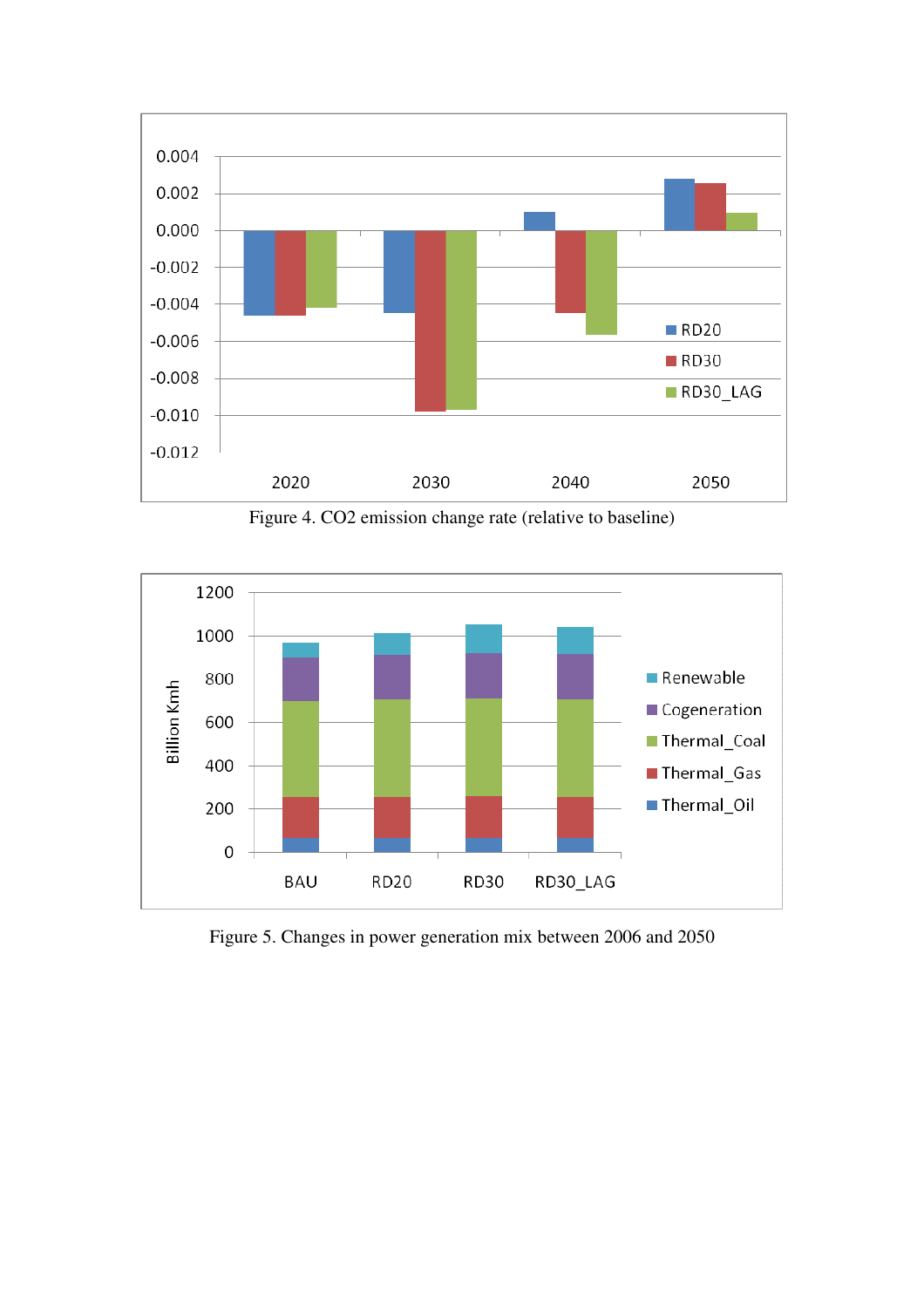

Figure 6. Share of renewable in power generation for selected years

### **5. Concluding remarks**

Energy and environmental issues have become increasingly important over the past decade. Concerns over the security of fossil fuel supply have accelerated the pace of exploring alternative energies among major energy-consuming countries. This paper makes use of the newly developed top-down model GEMEET and refines the new-energy data and updates the input-output data based on the most recent input-output tables. In addition, we link the top-down model to the MARKAL energy-engineering model to take advantage of the strengths of both kinds of model. Cost and benefit analysis for the development of new and renewable energies as well as specific policy analyses based on the constructed integrated modeling system is then performed to justify the development of certain new and renewable energy technologies in Taiwan. Our analysis results indicate that with a reasonable level of R&D investment and technology learning process, new and renewable energy technology development is cost-effective and shall have positive environmental benefit. However, the environmental benefit of R&D in renewables might not be so significant, which suggests that renewable energy may not be the sole solution to  $CO<sub>2</sub>$ emission reduction. Other measures or incentives are required to support a designated reduction scheme

## **References**

Boyle G. Renewable energy: power for a sustainable future, 2nd ed. Oxford University Press.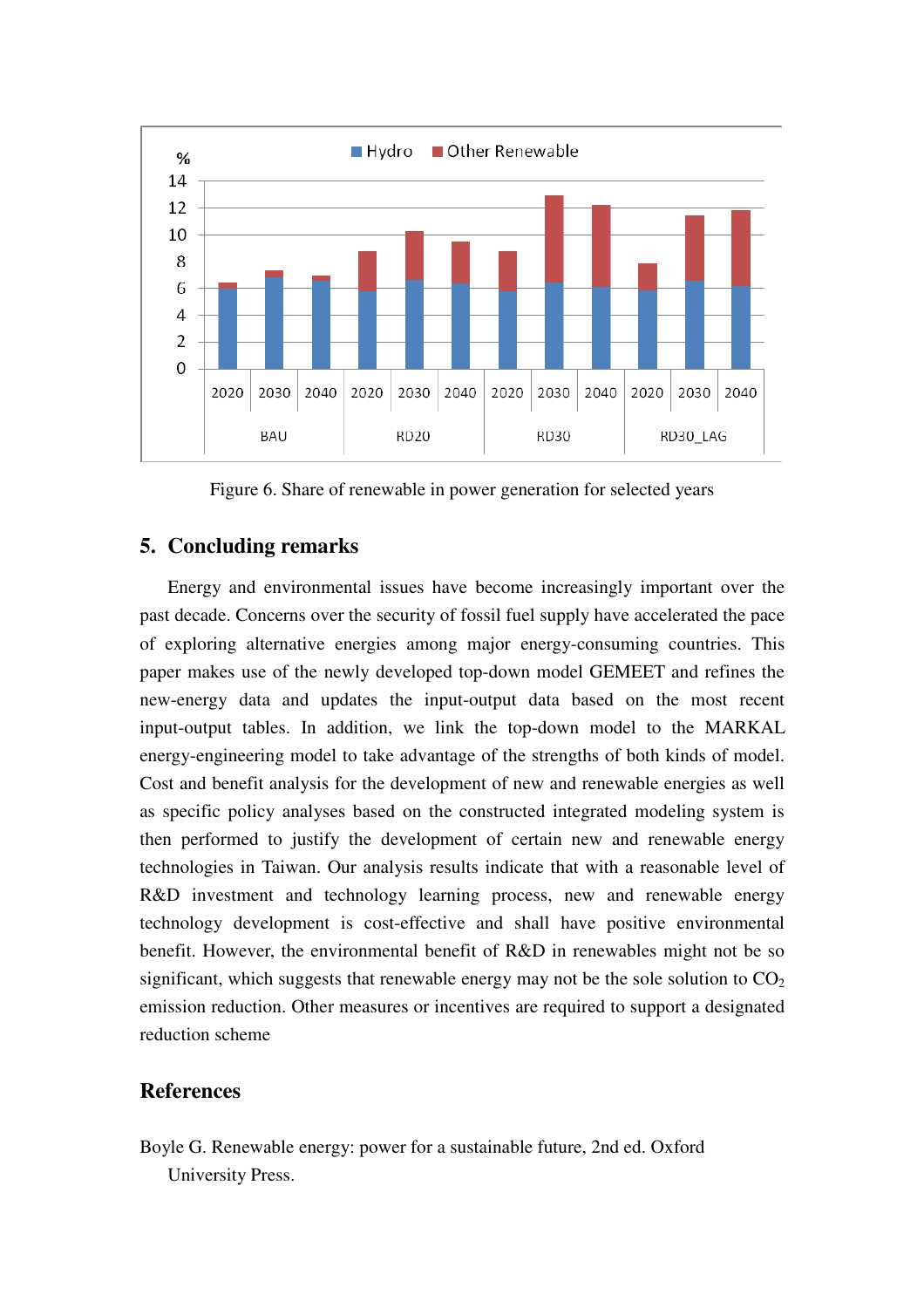- Chen, F., S.M. Lu, C.C. Wang, and Y.L. Chang, 2008, "Promotion strategies for renewable energy in Taiwan," Renewable & Sustainable Energy Reviews 12, 1681-1691.
- Dincer, I, 2000, "Renewable energy and sustainable development: a crucial review," Renewable & Sustainable Energy Reviews 4, 157-175.
- Directorate General of Budget, Accounting and Statistics (DGBAS). Statistical yearbook of the Republic of China-2002. Taipei (Taiwan): DGBAS; 2003.
- Environmental Protection Administration (EPA). Yearbook of environmental protection statistics of Taiwan area. Taipei (Taiwan): EPA; 2003.
- Goulder, Lawrence H., and Koshy Mathai. 2000. Optimal CO<sub>2</sub> Abatement in the Presence of Induced Technological Change. Journal of Environmental Economics and Management 39: 1−38.
- International Energy Agency. 2000. Experience Curves for Energy Technology Policy. Paris: IEA.
- Jaffe, Adam B.. and Robert N. Stavins. 1995. Dynamic Incentives for Environmental Regulations: The Effects of Alternative Policy Instruments on Technology Diffusion. Journal of Environmental Economics and Management 29: S43−S63.
- Jaffe, Adam B., Richard G. Newell, and Robert N. Stavins. 2003. Technological Change and the Environment. Chapter 11 in Handbook of Environmental Economics, Volume 1, edited by K.-G. Mäler and J.R. Vincent. Amsterdam: Elsevier Science, 461−516.
- Klaassen, G, A. Miketa, K. Larsen, and T. Sundqvist. 2003. Public R&D and Innovation: The Case of Wind Energy in Denmark, Germany, and the United Kingdom. Interim Report IR-03-011. Laxenburg, Austria: IIASA.
- Lieberman, Marvin B. 1984. The Learning Curve and Pricing in the Chemical Processing Industries. Rand Journal of Economics 15(2): 213–228.
- Ministry of Economic Affairs (MOEA). Taiwan energy statistics annual report. Taipei (Taiwan): MOEA; 2003.
- Petrakis, Sarzetakis and Xepapadeas, Eds. 1999. Environmental Regulation and Market Power: Competition, Time Consistency and International Trade, Northampton, MA: Edward Elgar Publishing.
- Pizer, William A. 1999. "Optimal Choice of Policy Instrument and Stringency under Uncertainty: The Case of Climate Change," Resource and Energy Economics, 21: 255-287.
- Popp, David. 2002. "Induced Innovation and Energy Prices," American Economic Review, 92(1): 160-180.
- ———. 2003. "Lessons From Patents: Using Patents To Measure Technological Change in Environmental Models," NBER Working Paper #9978.
- Requate, Till, and Wolfram Unold. 2001. On the Incentives by Policy Instruments to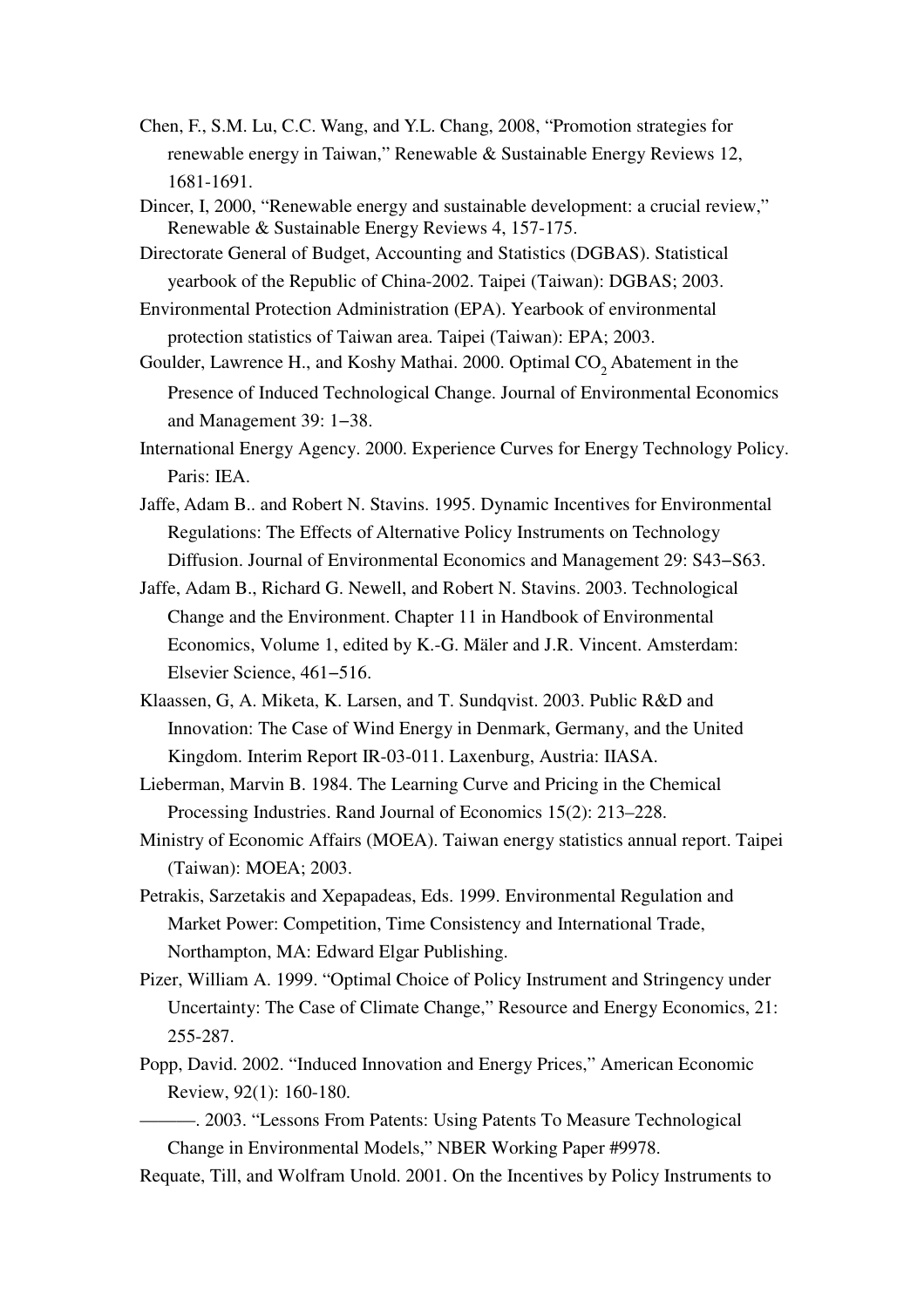Adopt Advanced Abatement Technology if Firms are Asymmetric," Journal of Institutional and Theoretical Economics 157(4): 536-554

Tsai, W.T. and Y.H. Chou, 2005, "Overview of environmental impacts, prospects and policies for renewable energy in Taiwan," Renewable & Sustainable Energy Reviews 9, 119-147.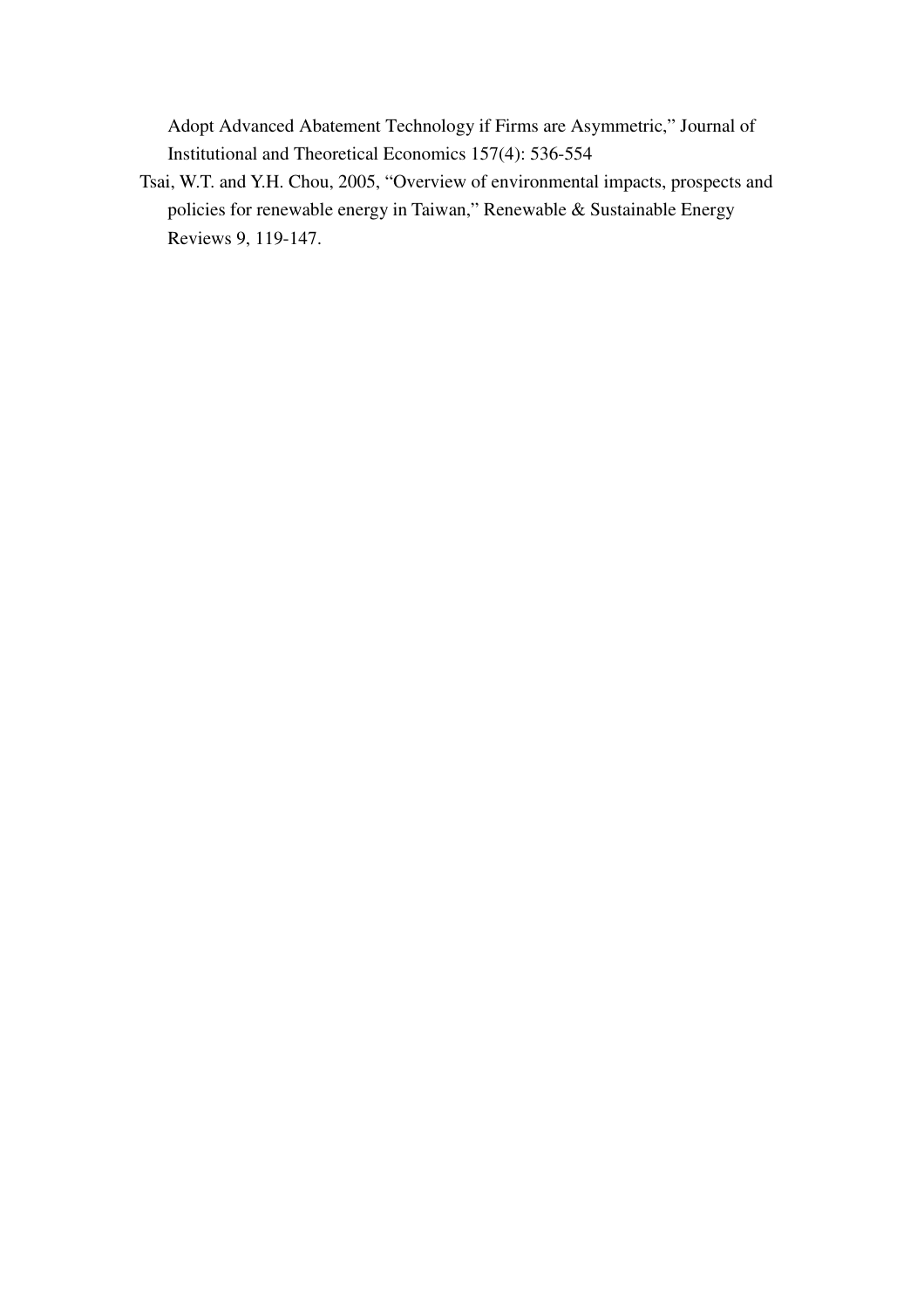## **Shih-Mo Lin\***

 Center for Applied Economic Modeling Chung Yuan Christian University Chung-Li 32023 Taiwan Fax: (+886)3-2655299 Email: shihmo@cycu.edu.tw \*Corresponding author

# **Jin-Xu Lin**

Department of Economics National Cheng-chi University Taipei, Taiwan Email: g1258503@nccu.edu.tw

# **Han-Pan Su**

Department of International Trade Chung Yuan Christian University Chung-Li 32023 Taiwan Email: hpsu@cycu.edu.tw

# **Fu-Kuang Ko**

Institute of Nuclear Research Lungtan, Taiwan Email: fkko@iner.gov.tw

**Biographical notes:** Shih-Mo Lin is currently a Professor of the Department of International Trade at Chung Yuan Christian University, Taiwan. He is also the Director of Center for Applied Economic Modeling at CYCU. He received his PhD. in Energy Economic from West Virginia University in 1991, and spent 1 and a half years at Penn Sate University for post-doctoral research. His research interest includes energy modeling, computable general equilibrium modeling, input-output analysis, integrated modeling for bottom-up and top-down models, renewable energy development, etc.

Jin-Xu Lin is currently a Ph.D. candidate of the Department of Economics at National Cheng-chi University. He holds a Masters degree in International Trade from CYCU. His doctoral thesis topic has been centered on